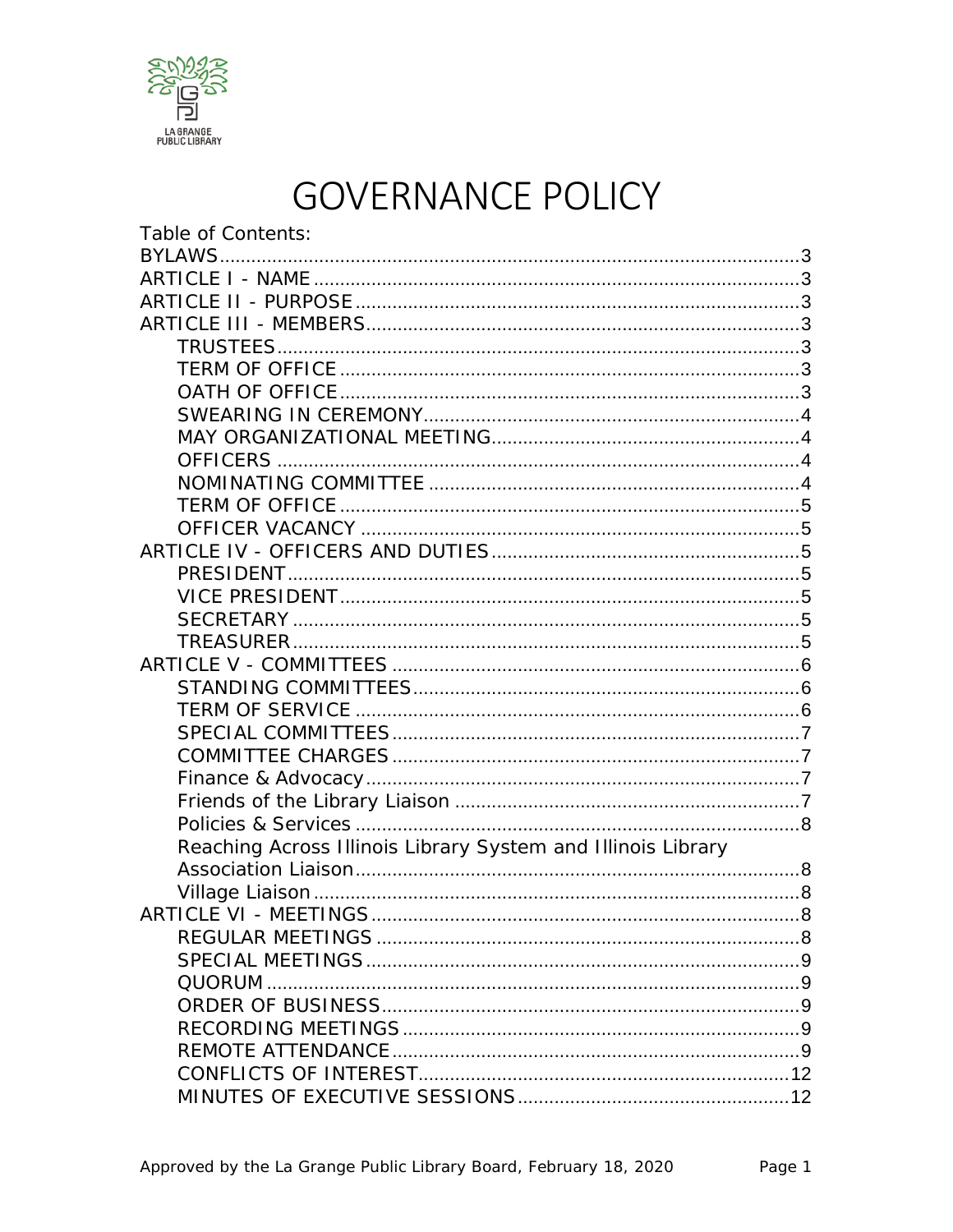

| TRUSTEE DUTIES, FUNCTIONS AND RESPONSIBILITIES 13 |  |
|---------------------------------------------------|--|
|                                                   |  |
|                                                   |  |
|                                                   |  |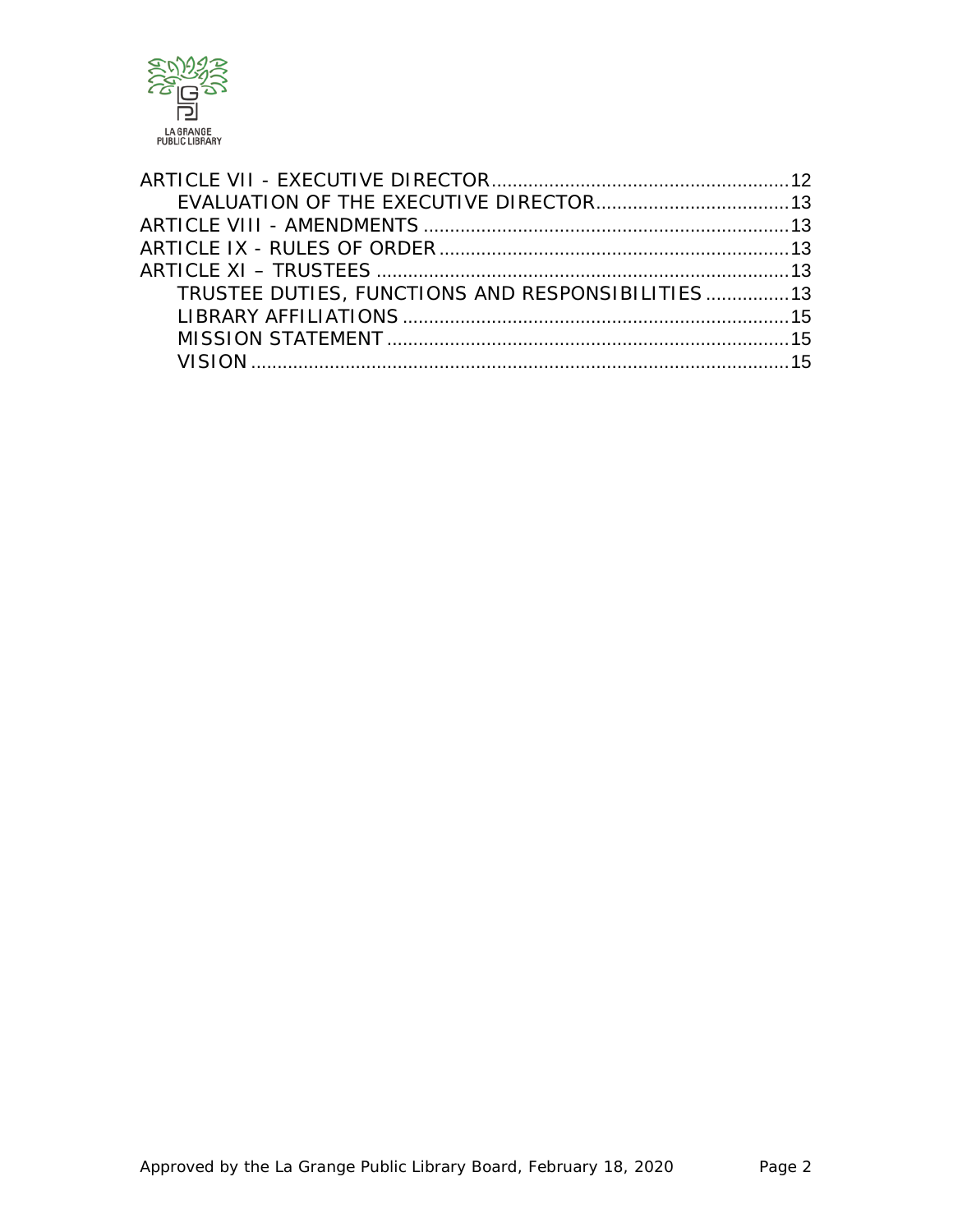

### <span id="page-2-0"></span>**BYLAWS**

### <span id="page-2-1"></span>ARTICLE I - NAME

The name of this organization shall be the Board of Library Trustees of the Village of La Grange, Illinois.

### <span id="page-2-2"></span>ARTICLE II - PURPOSE

The purpose of this Board shall be to hold and administer Library property and funds, to formulate policies, and to guide the direction of the Library's affairs.

### <span id="page-2-3"></span>ARTICLE III - MEMBERS

#### <span id="page-2-4"></span>**TRUSTEES**

The Board shall consist of seven Trustees to be elected in accordance with the Illinois Compiled Statutes [75 ILCS 5/4]. The Board shall have, and exercise, authority over policies and other matters as prescribed in the state statutes.

#### <span id="page-2-5"></span>**TERM OF OFFICE**

A term of office for a Library Trustee is four years. Terms begin May 1 of the year the Trustee is elected and end on April 30 of the fourth year. Any vacancy occurring in the membership of the Board, other than by expiration of the term for which a Trustee is elected, shall be filled by action of the remaining Trustees as prescribed in the state statutes [75 ILCS 5/4-4].

#### <span id="page-2-6"></span>**OATH OF OFFICE**

Members shall be the duly-elected or appointed Library Board Trustees. Within 60 days after their election, the trustees shall take the oath of office and meet to organize the board. The required oath may be taken and subscribed to before the Secretary or the Secretary Pro Tem of the library board or the Village Clerk or any other person authorized to administer oaths.

Oath of Office for Library Trustees: "I (name) do solemnly swear that I will support the Constitution of the United States and the Constitution of the State of Illinois, and that I will faithfully discharge the duties of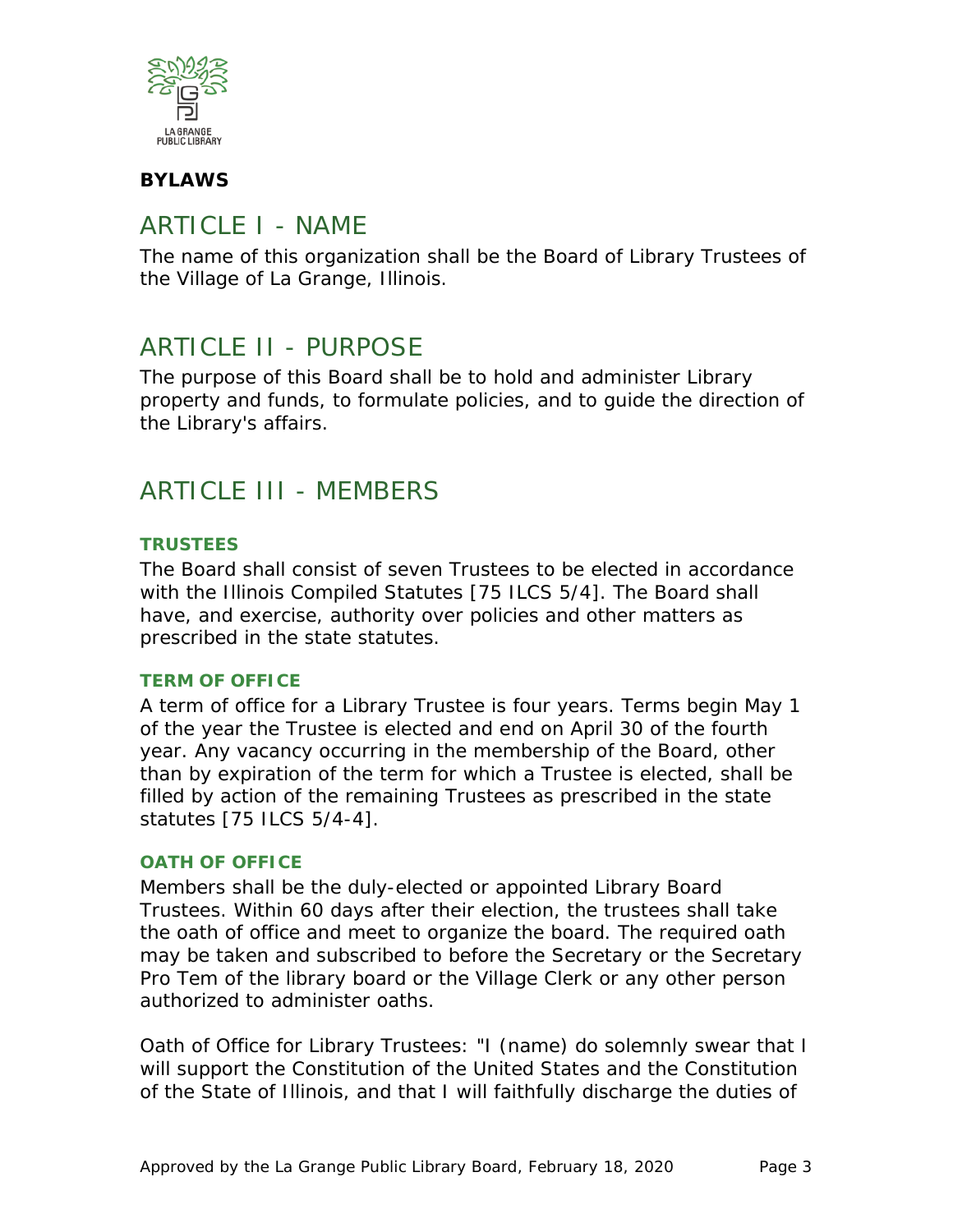

the office of Trustee of the La Grange Public Library to the best of my ability."

#### <span id="page-3-0"></span>**SWEARING IN CEREMONY**

The swearing in ceremony for the newly elected Village Library Trustees shall take place at an organizational meeting convened prior to the regular May meeting, providing this is within sixty days after their election. If no regular meeting is scheduled within sixty days after their election, a special meeting shall be called by the President of the Board.

#### <span id="page-3-1"></span>**MAY ORGANIZATIONAL MEETING**

The purpose of the organizational meeting is to act on the recommendations of the Nominating Committee. This meeting shall be presided over by the President of the Board and consist of the continuing Trustees and the newly elected Trustees. In the event that the President has retired, a President Pro Tempore shall be elected to preside at this meeting. The first action taken at the May organizational meeting immediately after the swearing-in ceremony shall be the election of a President and a Secretary and such other officers as the board may deem necessary and the board shall further provide in the bylaws of the board as to the length of the terms in office.

#### <span id="page-3-2"></span>**OFFICERS**

The officers of the Board shall consist of a President, a Vice President, a Secretary, and a Treasurer. No Trustee shall hold more than one office.

#### <span id="page-3-3"></span>**NOMINATING COMMITTEE**

A Nominating Committee, appointed by the President at the regular March meeting, shall consist of two members and shall present a slate of nominees at the April meeting. Nominations may also be made from the floor. Consent of all nominees must be obtained before their name is placed in nomination. The election shall be held annually at the May organizational meeting, following election of Library Trustees. If there shall be more than one nominee for any office, a majority of votes cast shall be necessary for election.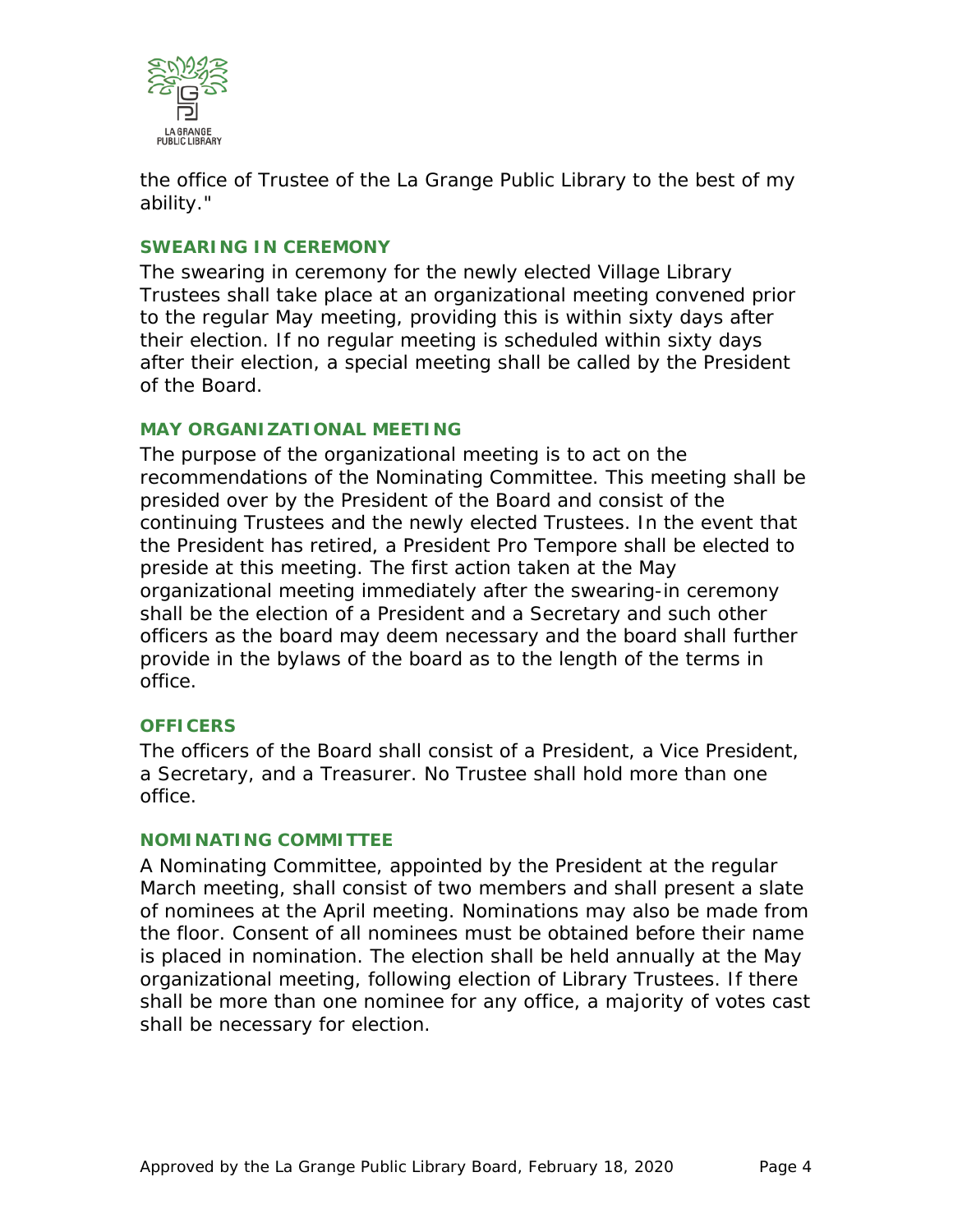

#### <span id="page-4-0"></span>**TERM OF OFFICE**

Officers of the Board shall serve a term of one year, or until their successors have been elected and shall not serve more than two consecutive terms, except the President and Treasurer who may serve three consecutive terms.

#### <span id="page-4-1"></span>**OFFICER VACANCY**

Any vacancy occurring between annual elections shall be filled by appointment by the President, with the approval of the Board. If the Presidency becomes vacant, the Vice President shall become President for the remainder of the term.

### <span id="page-4-3"></span><span id="page-4-2"></span>ARTICLE IV - OFFICERS AND DUTIES **PRESIDENT**

- 1. Set the Agenda with the Executive Director
- 2. Preside at meetings of the Board
- 3. Appoint all standing and special committees
- 4. Communicate frequently with the Executive Director on all matters of Library operations and policy
- 5. Conduct and manage the annual review of the Executive Director
- 6. Monitor the progress and performance of standing and special committees
- 7. Act and speak for the Board in all matters affecting policy and general supervision of the Library, except as otherwise provided by law, by these bylaws, or by action of the Board

#### <span id="page-4-4"></span>**VICE PRESIDENT**

- 1. Perform all duties of the President in his/her absence
- 2. Perform such other duties as may be assigned to him/her by the President

#### <span id="page-4-5"></span>**SECRETARY**

- 1. Be responsible for accurate minutes of the proceedings of the Board
- 2. Answer correspondence as assigned
- 3. Serve as Open Meetings Act Officer for the Library

#### <span id="page-4-6"></span>**TREASURER**

1. Be chief financial officer of the Board, with duties and responsibilities ordinarily assigned to a treasurer, including, but not necessarily limited to, the following: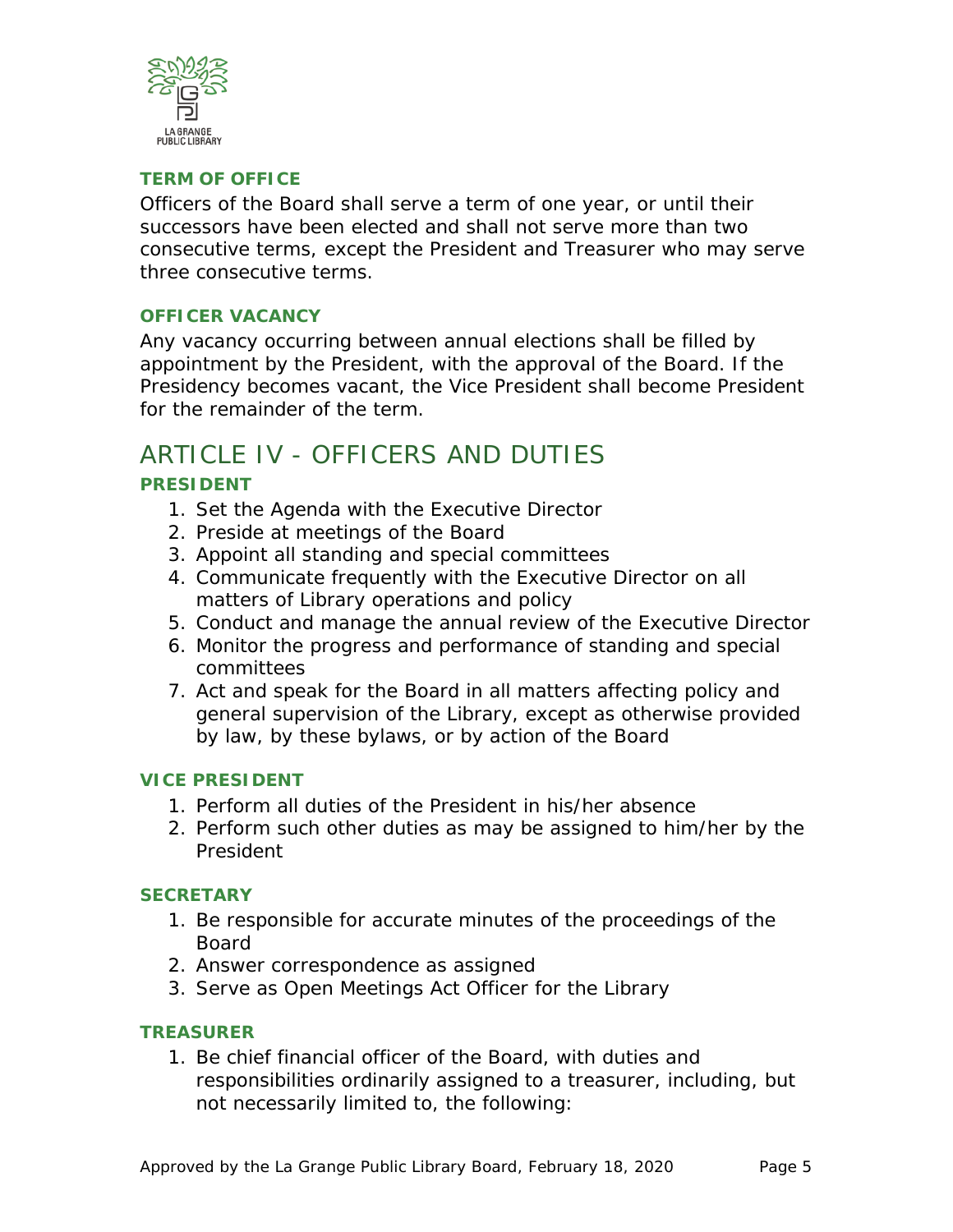

- a. Have custody of the general funds of the Library unless some other person is specifically named as Deputy Treasurer by the Library Board as permitted by Illinois Law
- b. Have custody of funds received by the Library Board as gifts or as the result of sale of gifts received in kind and of any working cash fund authorized by the Library Board under Illinois Law
- c. Be responsible for the maintenance of proper financial accounts and records either under the Treasurer's direct supervision or under the supervision of some other person designated by the Library Board
- d. Be responsible for the preparation of payment vouchers and checks, where applicable. All bills of the Library shall be validated by the Executive Director or some other person designated by the Board. Payment shall be made by draft or check signed by a person or persons designated by the Board.
- 2. Act as a signatory on checks and have access to the Library's safe deposit box.
- 3. Serve as Chairperson of the Finance Committee.

## <span id="page-5-0"></span>ARTICLE V - COMMITTEES

At the start of each new fiscal year, the President will appoint trustees to serve on committees.

#### <span id="page-5-1"></span>**STANDING COMMITTEES**

There shall be Standing Committees consisting of one or more Trustee(s) as follows:

- 1. Finance & Advocacy
- 2. Friends of the Library Liaison
- 3. Reaching Across Illinois Library System and Illinois Library Association Liaison
- 4. Policies & Services
- 5. Village Liaison

#### <span id="page-5-2"></span>**TERM OF SERVICE**

The term of service of members of Standing Committees shall be until the end of the fiscal year in which they were appointed or until their successors are appointed.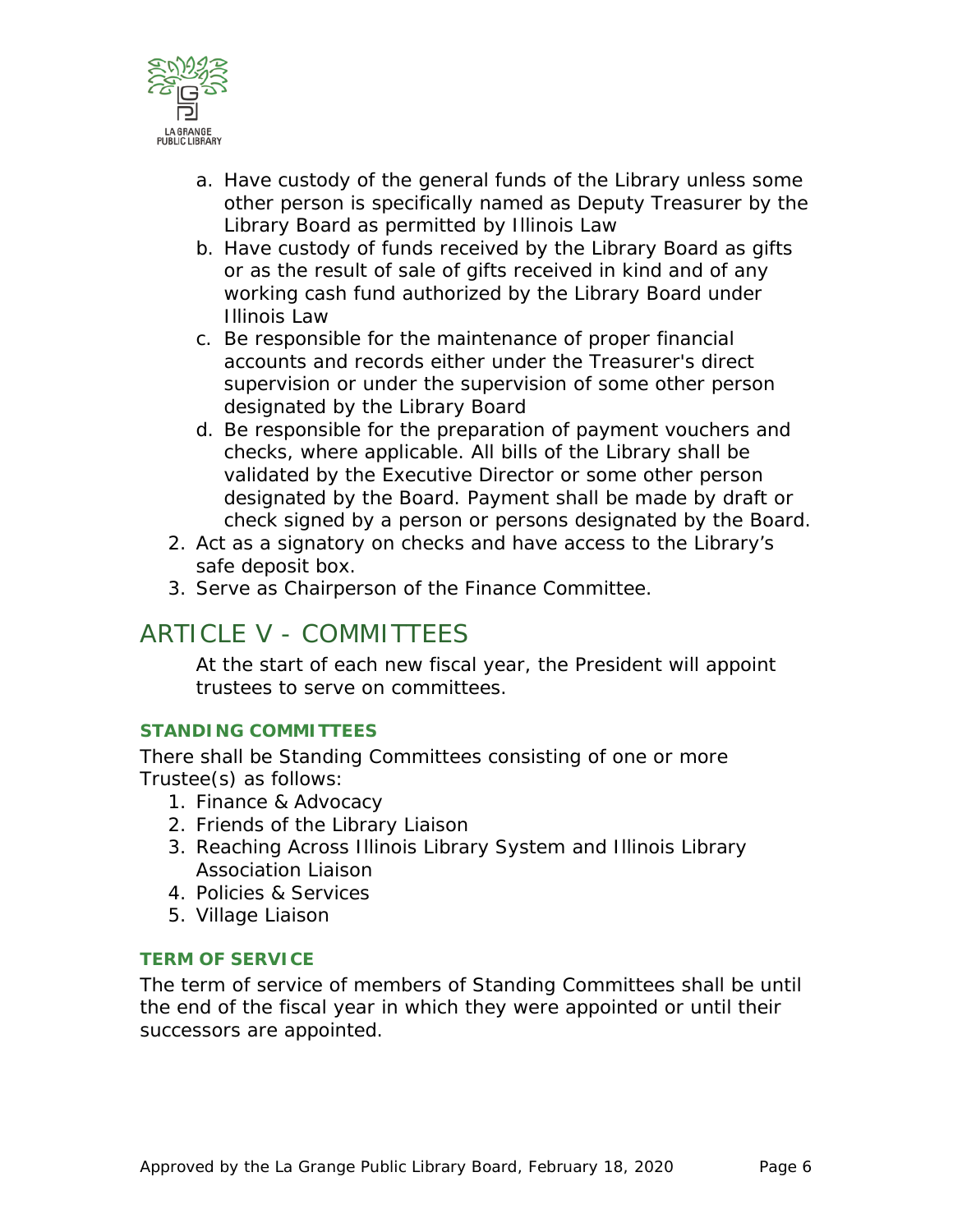

#### <span id="page-6-0"></span>**SPECIAL COMMITTEES**

Special Committees may be appointed by the President. The term of Service shall be until the end of the fiscal year in which they were appointed, unless otherwise specified by the President.

#### <span id="page-6-2"></span><span id="page-6-1"></span>**COMMITTEE CHARGES**

#### **Finance & Advocacy**

This committee shall be comprised of three trustees, with the Treasurer serving as chairperson. The Finance committee has supervision of all financial matters relating to the Library. They are charged with drawing the annual budget and the levy, require that all financial records be properly kept, and invest properly and advantageously in all funds. This committee is also responsible for drafting and revising the Library's investment policy. Specifically this committee must:

- 1. Prepare the annual Library tax levy and review with the Library Board, for presentation to the Village Board in December.
- 2. Prepare and present the Annual Budget for adoption by the Library Board at its April meeting.

This committee shall work to identify, develop, expand and advance major sources of non-tax revenue for the Library, primarily through gifts, bequests, and special fundraising activities. It shall be responsible for developing, reviewing, and proposing policies relating to the acceptance of gifts and recognition of donors.

This committee, working with the Executive Director, is also charged with developing and implementing an advocacy plan for the Library. This committee shall keep the Board apprised of new and revised legislation concerning library statutes both at the state and federal level. The committee will also participate in local, state, and national library advocacy efforts.

#### <span id="page-6-3"></span>**Friends of the Library Liaison**

This committee is comprised of one trustee and is charged with serving as the Board liaison to the Friends of the Library. This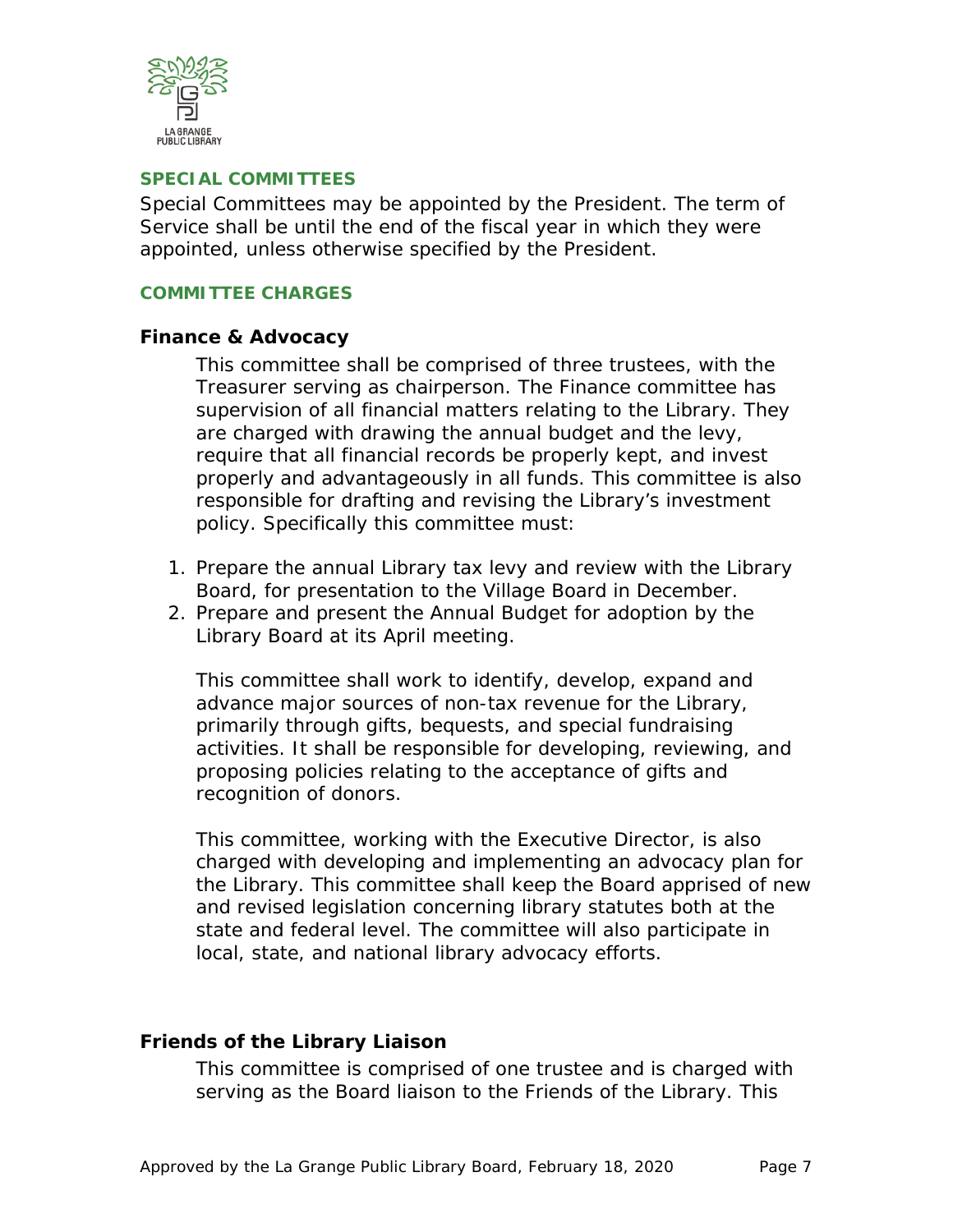

committee will represent the Library Board of Trustees at official Friends of the Library meetings and work with the Library staff to foster cooperation between the Library and the Friends.

#### <span id="page-7-0"></span>**Policies & Services**

This committee shall be comprised of three trustees, with one designated as the chairperson by the President at the start of the fiscal year. This committee shall be responsible for dealing with all matters relating to Library policies. Specifically this committee shall regularly:

- 1. Make recommendations to the Board in consultation with the Executive Director on the day-to-day Library operation policy
- 2. Make other recommendations on policy for the well-being of the **Library**
- 3. Review policies on an ongoing basis according to a schedule determined by the Chairperson and the Executive Director.
- 4. Consult with the Executive Director and make a recommendation to the Board annually on the holidays and days of closing for the ensuing calendar year

#### <span id="page-7-1"></span>**Reaching Across Illinois Library System and Illinois Library Association Liaison**

This liaison is charged with keeping the Board informed of Reaching Across Illinois Library System and Illinois Library Association services and issues.

#### <span id="page-7-2"></span>**Village Liaison**

This liaison is charged with keeping the Board informed of Village of La Grange services and issues. This liaison will also act as the representative of the Library Board to the Village on any Libraryrelated issues.

### <span id="page-7-3"></span>ARTICLE VI - MEETINGS

#### <span id="page-7-4"></span>**REGULAR MEETINGS**

All meetings shall be held in accordance with the Illinois Open Meetings Act and the Illinois Freedom of Information Act and any applicable law of regulation regarding meetings.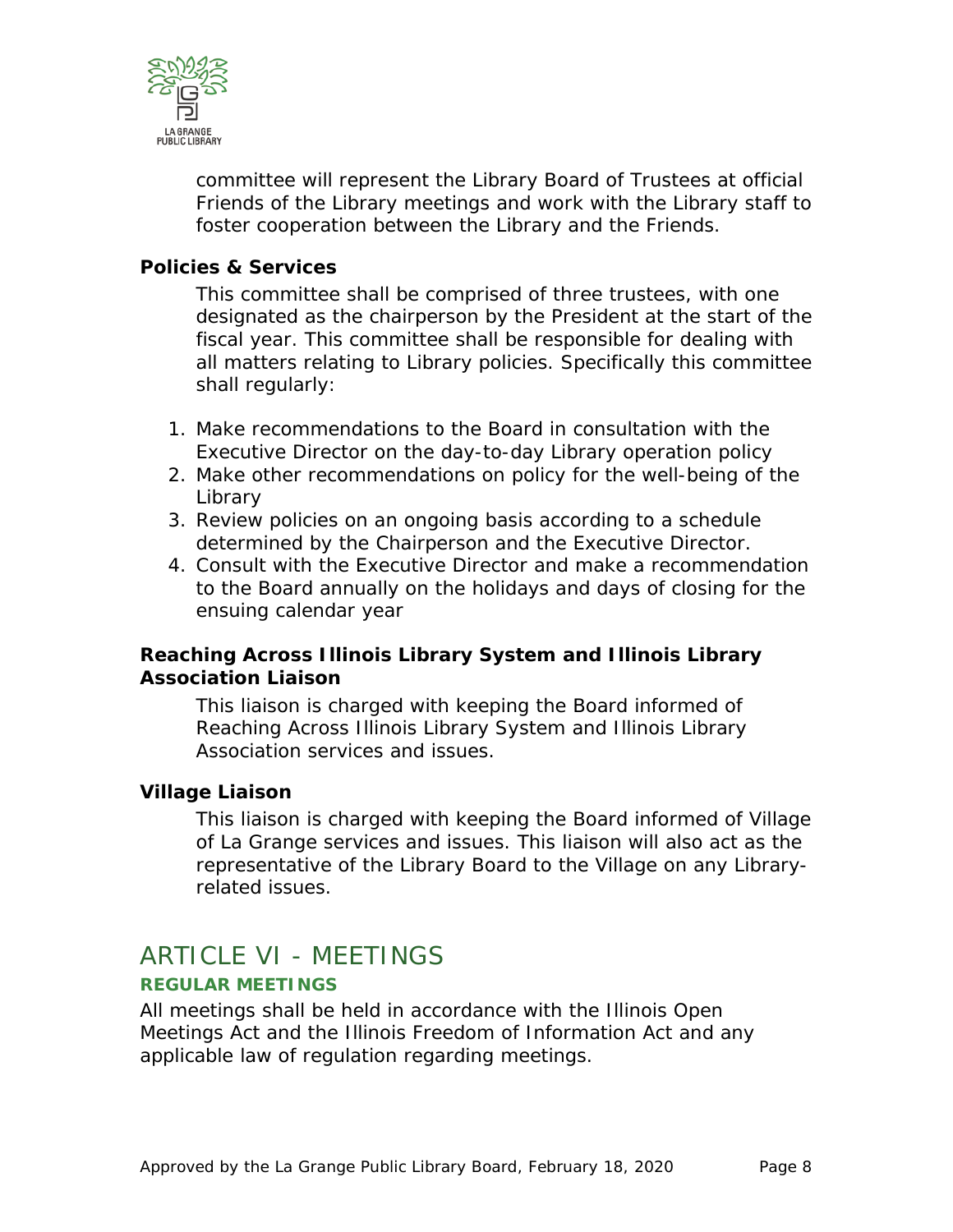

#### <span id="page-8-0"></span>**SPECIAL MEETINGS**

Special meetings may be called by the President and must be called at the written request of any two of the Trustees. All notices shall state the object of the meeting.

#### <span id="page-8-1"></span>**QUORUM**

A quorum for the transaction of business shall consist of four or more Trustees.

#### <span id="page-8-2"></span>**ORDER OF BUSINESS**

The order of business shall be as follows:

- 1. Call to Order & Roll Call
- 2. Approval of Agenda
- 3. Public Comments regarding items on the agenda
- 4. Unfinished Business
- 5. New Business
- 6. Committee Reports
- 7. Executive Director's Report
- 8. Written Comments, Suggestions, and Communications
- 9. Omnibus Agenda
	- a. Meeting Minutes
	- b. Treasurer's Report
	- c. Operating Warrant
- 10. Public Comments regarding matters not on the agenda
- 11. Trustee Comments
- 12. Executive Session

#### <span id="page-8-3"></span>**RECORDING MEETINGS**

The Open Meetings Act gives the public the right to tape record the Board's public meetings. Recording may take place subject to the following.

- 1. The Trustees or the Executive Director can direct a reporter or an audience member to place their recording device in an unobtrusive position near the Library Board.
- 2. The person(s) recording the meeting may also use a directional microphone.

#### <span id="page-8-4"></span>**REMOTE ATTENDANCE**

It is the policy of the La Grange Public Library that any member of the Board of Trustees may attend and participate in any open or closed meeting of the Board of Trustees from a remote location via telephone,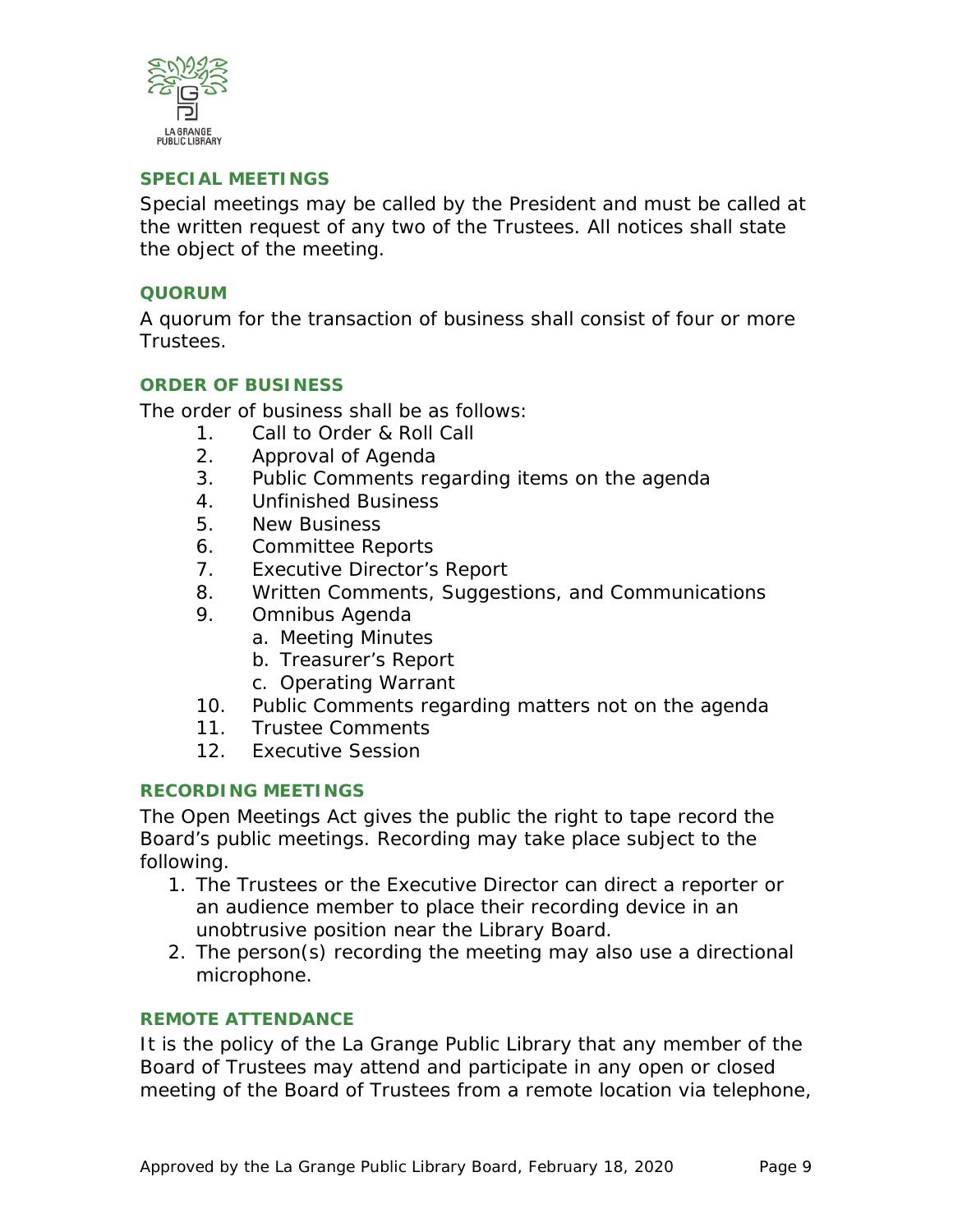

video or internet connection, provided that such attendance and participation is in compliance with this policy and any other applicable laws.

Prerequisites A member of the Board of Trustees may attend a meeting from a remote location if the member meets the following conditions: a quorum is physically present throughout the meeting and a majority of a quorum of the Board of Trustees votes to approve the remote attendance.

- 1. The member should notify the Secretary or President at least 24 hours before the meeting so that necessary communications equipment can be arranged. Inability to make the necessary technical arrangements will result in denial of a request for remote attendance.
- 2. The member must assert one of the following three reasons why he or she is unable to physically attend the meeting.
	- a. The member cannot attend because of personal illness or disability; or
	- b. The member cannot attend because of employment purposes or the business of the La Grange Public Library; or
	- c. The member cannot attend because of a family or other emergency.

Voting Procedures After a roll call establishing that a quorum is physically present, any member present may move that a member be permitted to participate remotely, specifying the reason entitling the absent member to participate remotely. All of the members physically present are permitted to vote on whether remote participation will be allowed. The motion must be approved by a vote of a majority of the quorum.

Adequate Equipment Required The member participating remotely and other members of the Board of Trustees must be able to communicate effectively, and members of the audience must be able to hear all communications. Before approving remote attendance at any meeting, the Board of Trustees shall provide equipment adequate to accomplish this objective.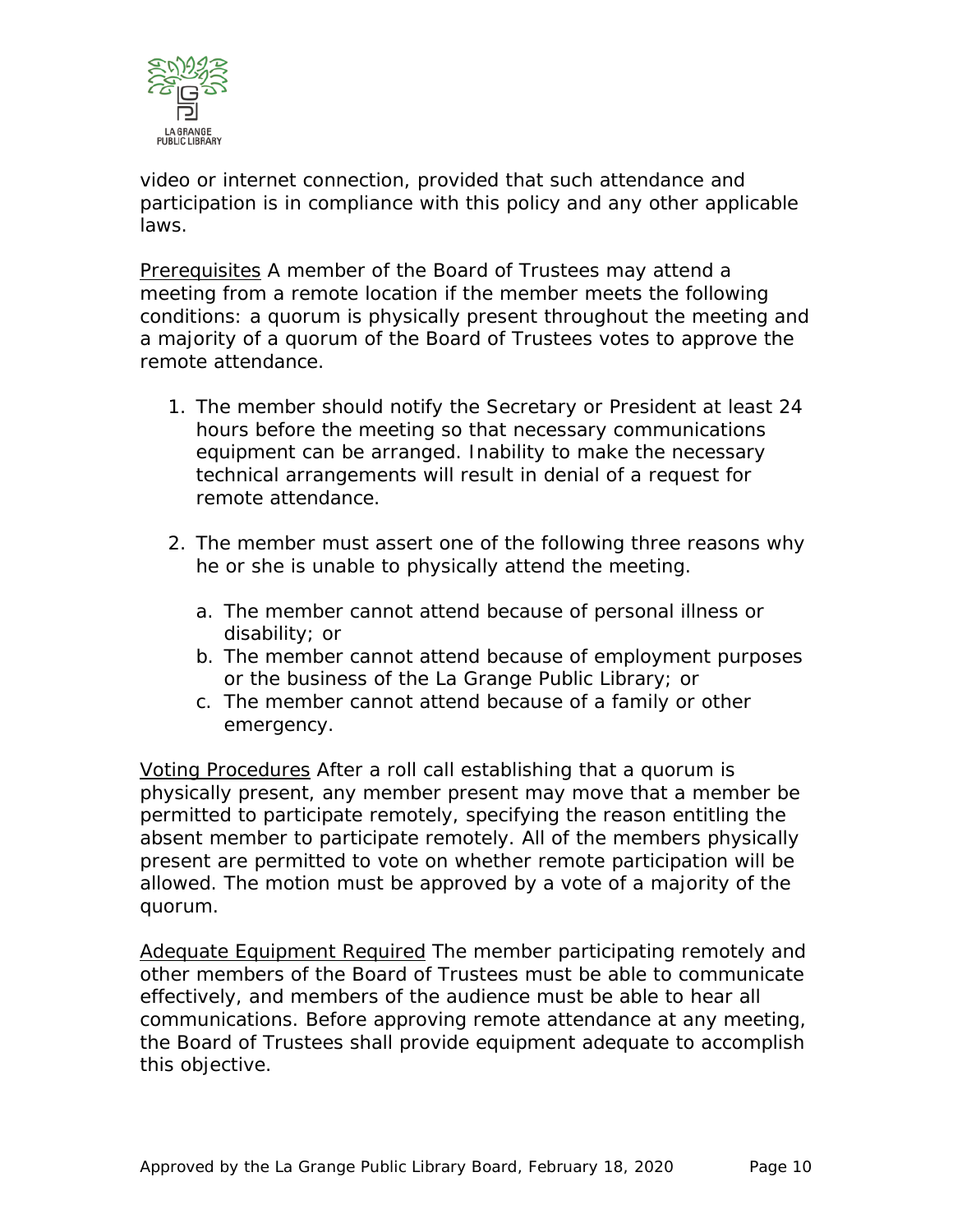

Minutes Any member participating remotely shall be considered an offsite participant and counted as present by means of video or audio conference for that meeting if the member is allowed to participate. The meeting minutes shall also reflect and state specifically whether each member is physically present, present by video, or present by audio means.

Rights of Remote Member A member permitted to participate remotely will be able to express his or her comments during the meeting and participate in the same capacity as those members physically present, subject to all general meeting guidelines and procedures previously adopted and adhered to. The remote member shall be heard, considered, and counted as to any vote taken. Accordingly, the name of any remote member shall be called during any vote taken, and his or her vote counted and recorded by the Secretary and placed in the minutes for the corresponding meeting. A member participating remotely may leave a meeting and return as in the case of any member.

Meetings The term meeting as used herein refers to any gathering, whether in person or by video or audio conference, telephone call, electronic means (such as, without limitation, electronic mail, electronic chat, and instant messaging), or other means of contemporaneous interactive communication, of a majority of a quorum of the members of a public body held for the purposes of discussing public business.

Closed Meetings A quorum of the Board of Trustees must be physically present at any closed meeting. Members participating remotely shall otherwise be entitled to participate in closed meetings by video or audio conference, in the same manner as at an open meeting.

Committees, Boards and Commissions This policy shall apply to all committees, boards, and commissions established by authority of the Board of Trustees. However, when remote attendance is possible only by audio connection and an off-site member will be unable to view visual exhibits or demonstrations which may influence a decision by the committee, board, or commission, remote attendance should not be approved.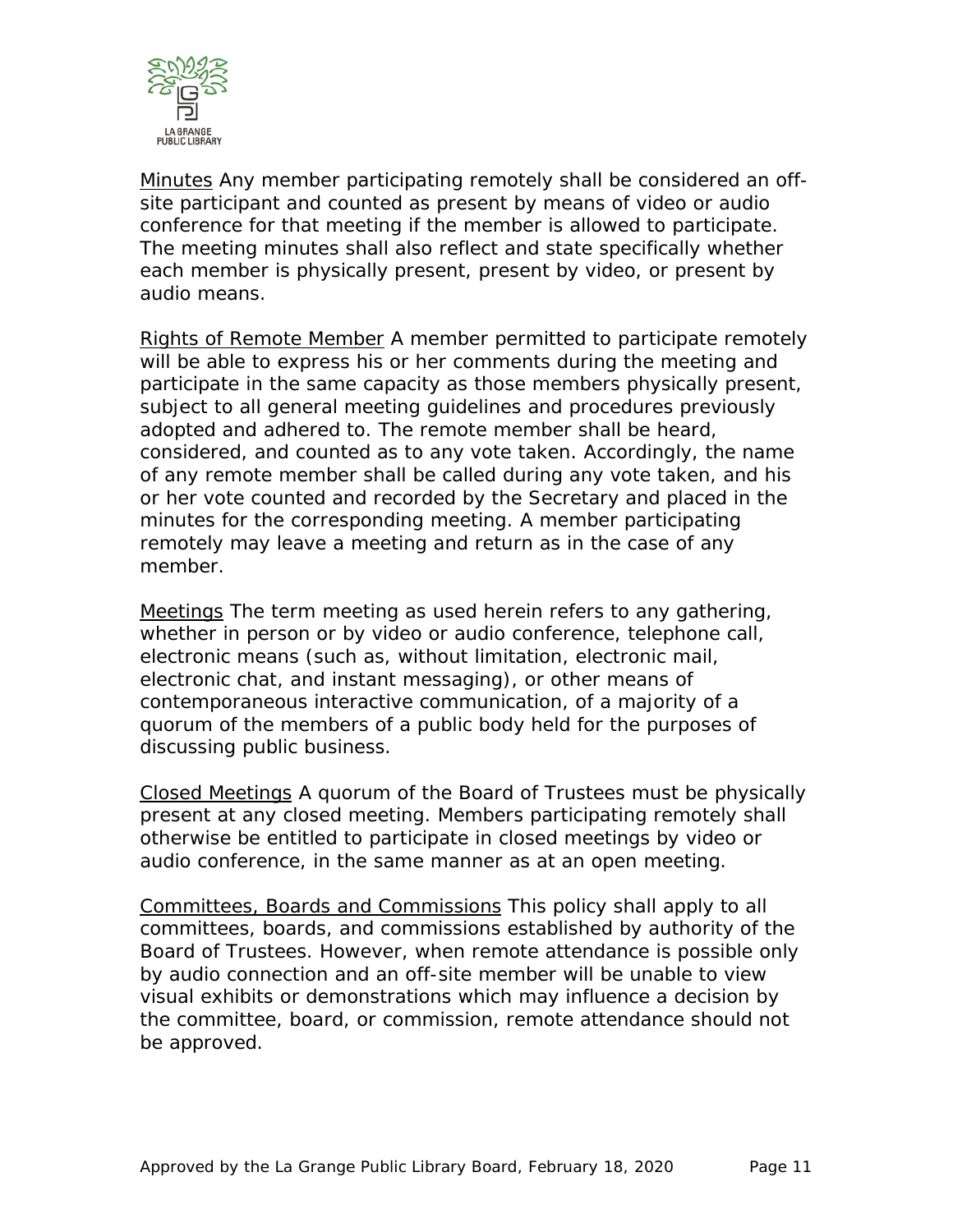

#### <span id="page-11-0"></span>**CONFLICTS OF INTEREST**

No member of the Board shall participate in any discussion or vote on any matter in which s/he or a member of his/her immediately family has potential conflict of interest due to having material economic or other material conflicting involvement regarding the matter being discussed. When such a situation presents itself, the trustee shall announce his/her potential conflict, disqualify him or herself and be excused from the discussion on the matter involved. The President is expected to make inquiry if such conflict appears to exist and the board member has not made it known.

#### <span id="page-11-1"></span>**MINUTES OF EXECUTIVE SESSIONS**

- 1. Confidential minutes of executive sessions are kept at the Library in a locked cabinet not available to the public. Keys to the cabinet shall be made available to the Board President and Secretary.
- 2. Copies of the most recent executive sessions(s) should be handed out by the Board Secretary to the board members at a regular board meeting for the approval of their accuracy.
- 3. The Board Secretary will then file a copy of the approved, confidential minutes at the Library.
- 4. Every six months or whenever necessary (or as state law requires) the Board shall review the confidential minutes to determine if they can be made available in the public domain.
- 5. Trustees can approve a modified set of minutes for release to the public with regular board minutes and retain a detailed set of the minutes in confidential files.

### <span id="page-11-2"></span>ARTICLE VII - EXECUTIVE DIRECTOR

The Executive Director shall be chief administrator with the ultimate responsibility for all services, materials selection, personnel management, and physical facilities. It is the responsibility of the Executive Director to follow the policies established by the Library Board.

In the absence of the Executive Director, emergencies will be handled by the Librarian-in-Charge. The Director is responsible for establishing a Librarian-in-Charge procedure.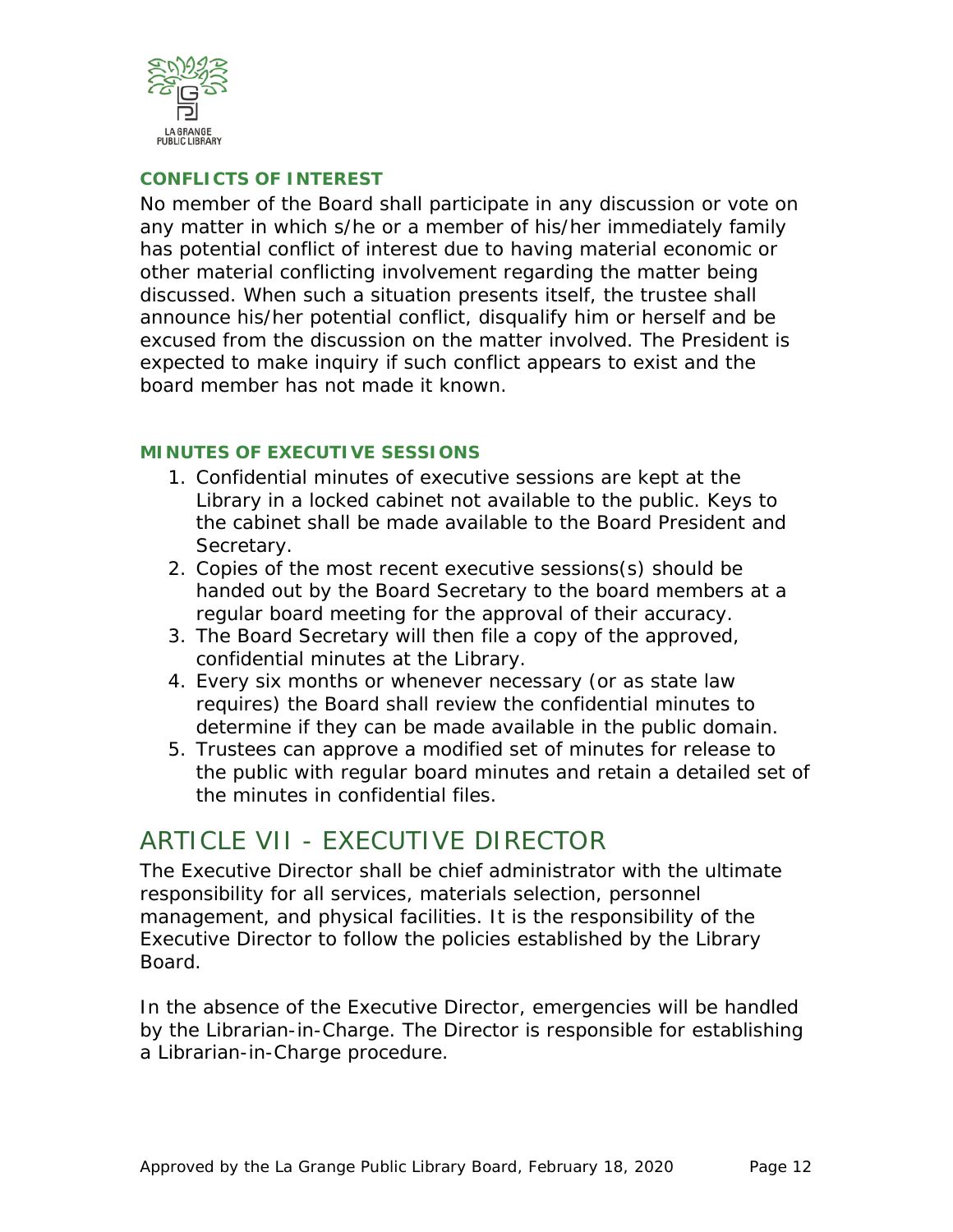

#### <span id="page-12-0"></span>**EVALUATION OF THE EXECUTIVE DIRECTOR**

- 1. The Director will complete and discuss with the board president a self-evaluation using criteria agreed upon by the Board. This meeting will take place no later than 30 days prior to the start of the fiscal year.
- 2. At the regular meeting of the Board of Trustees no later than the regular meeting immediately prior to the start of the fiscal year; the trustees will meet to discuss their evaluation using the position description and self-evaluation completed by the Director in Step 1. They will then discuss with the director the results of their evaluation discussion and their recommendations. Any salary changes will be effective on the first payroll following the start of the fiscal year.

### <span id="page-12-1"></span>ARTICLE VIII - AMENDMENTS

These Bylaws may be amended at any regular meeting or at any special meeting called for that purpose by a majority vote of the entire Board.

### <span id="page-12-2"></span>ARTICLE IX - RULES OF ORDER

Robert's Rules of Order shall govern the parliamentary procedure of the Board.

# <span id="page-12-3"></span>ARTICLE X – TRUSTEES

#### <span id="page-12-4"></span>**TRUSTEE DUTIES, FUNCTIONS AND RESPONSIBILITIES**

The following listing stems from library law but is essentially more closely allied to the traditions of service which have come to be generally agreed upon among library trustees. It is based on a study of the publications which constitute the basic literature of library trusteeship. These publications have in almost every case been developed by trustees, for trustees.

- 1. Attend Board and committee meetings.
- 2. Employ and evaluate a competent and qualified Executive Director at an adequate salary.
- 3. Provide an adequate and qualified staff to work with the Executive Director.
- 4. Establish conditions of employment and provide for the welfare of the staff.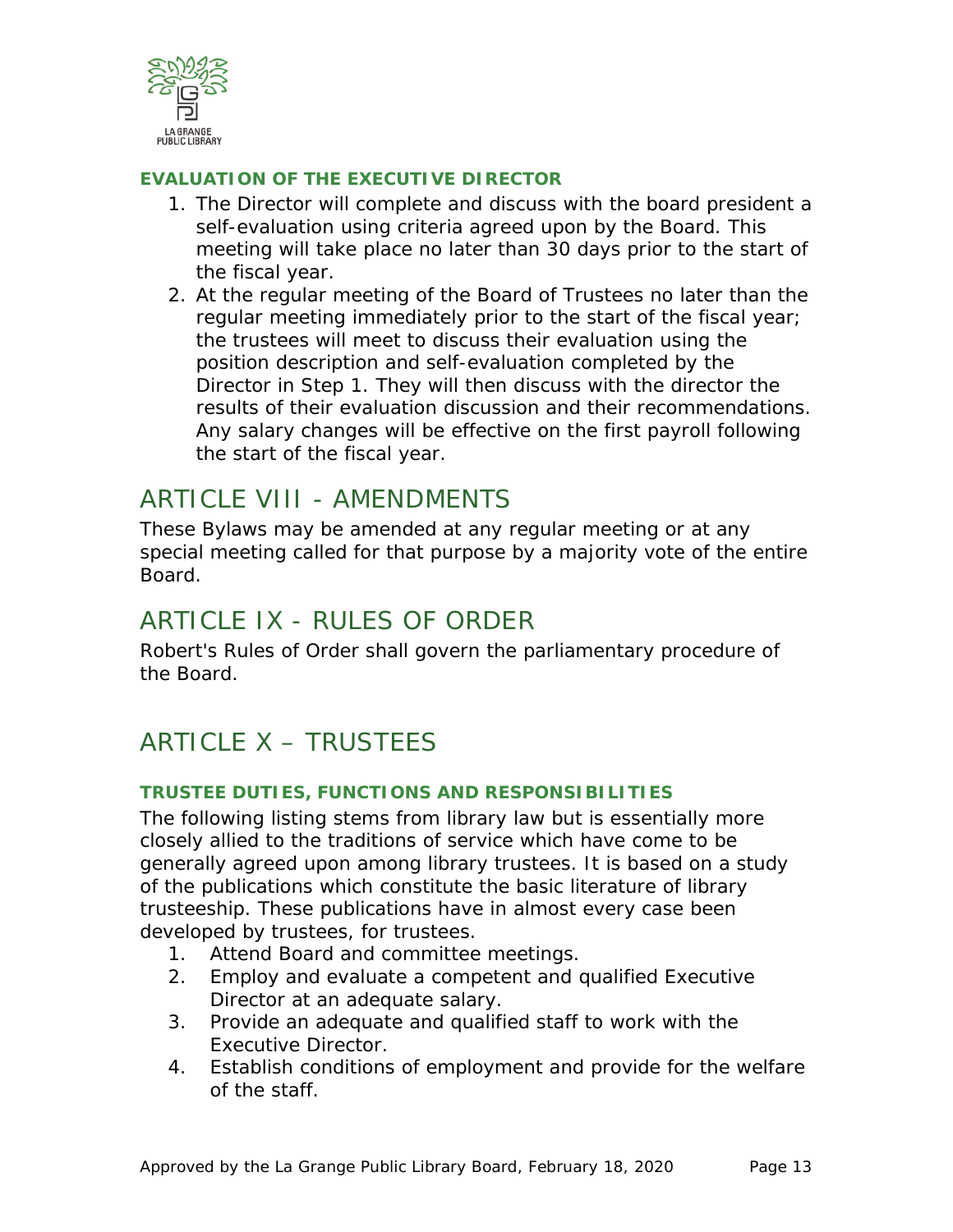

- 5. Study the programs and needs of the Library in relation to the community keeping informed on community changes, trends, needs and interests.
- 6. Determine the purposes and objectives of the Library, including strategic planning, and re-examine them periodically.
- 7. Determine and adopt written policies to govern the operation and program of the Library and assign their execution to the Executive Director and the staff.
- 8. Establish rules and regulations governing the use of the Library upon the recommendation of the Executive Director.
- 9. See that accurate records are kept on file at the Library.
- 10. Provide for the supervision, care and custody of the grounds, rooms and buildings constructed, leased or set apart for Library purposes.
- 11. Secure adequate funds from the appropriating agency, and from new sources if necessary, to carry out the Library's program and to make the objectives for constantly improved service a reality.
- 12. Administer gifts of money and property according to the terms of bequests.
- 13. Assist in the preparation of an annual budget.
- 14. Establish, support and participate in a vital advocacy program for the Library.
- 15. Report regularly to the governing officials and to the general public.
- 16. Coordinate Library activities with those of public officials, civic groups and other community organizations.
- 17. Contribute special knowledge of the community to Library staff members so they can effectively serve the community which supports the Library.
- 18. Know state, local and federal library laws.
- 19. Actively support state and national library legislation which improves and expands library service.
- 20. Know and understand the resources available through the Illinois State Library and Reaching Across Illinois Library System and study the advantages of participation in the system.
- 21. Keep abreast of public library standards and library trends.
- 22. Arrange, aid, encourage and attend regional, state and national trustee meetings and workshops for a fuller utilization of trustee talent and experience.